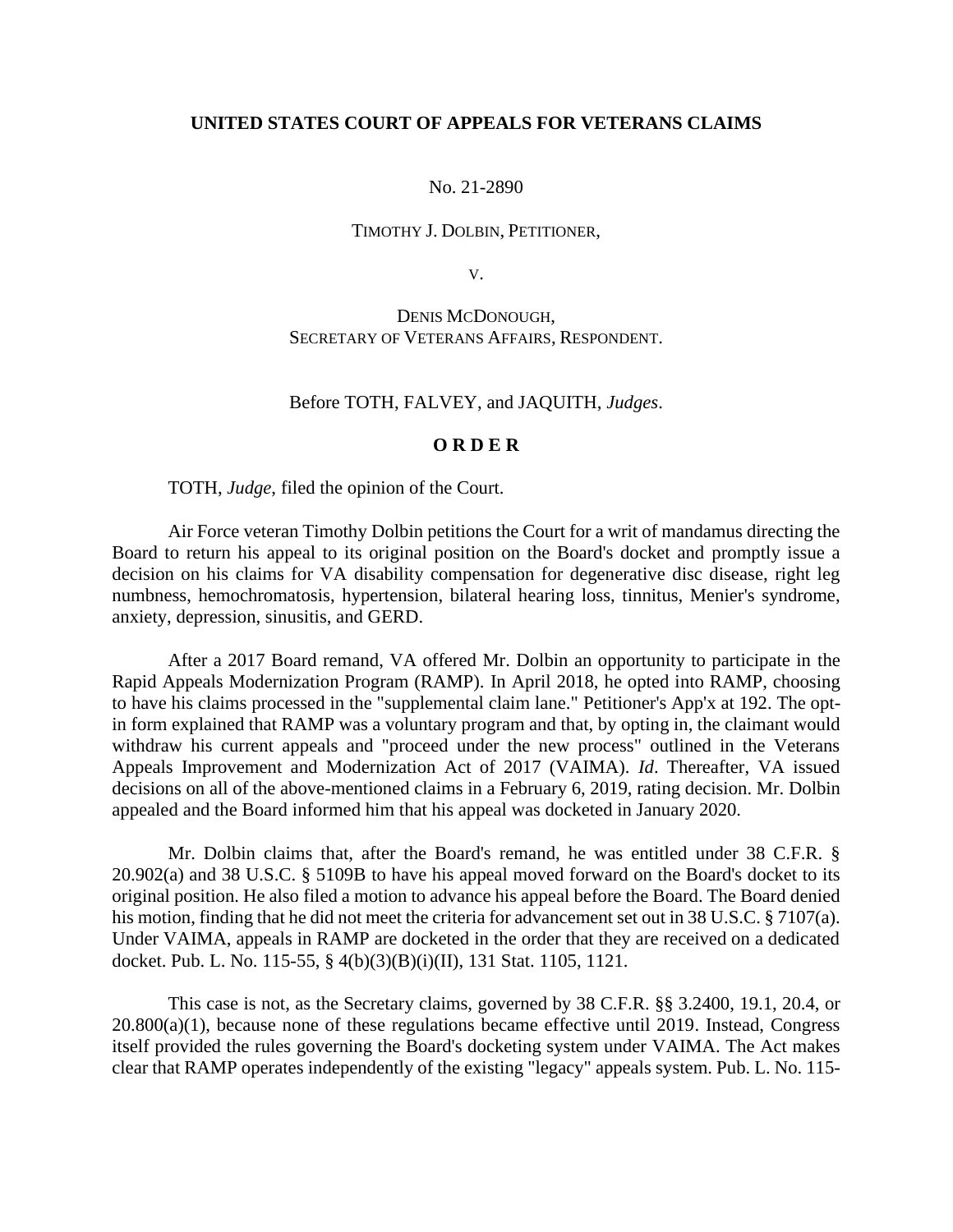55, § 4(b)(1), 131 Stat. at 1120 ("The Secretary of Veterans Affairs may, under subsection (a)(1), carry out a program to provide the option of an alternative appeals process").

The Act also clearly sets out a first-come, first-served docketing system for RAMP appeals. Section  $4(b)(3)(B)$  requires the Board to "maintain fully developed appeals on a separate docket than standard appeals" and to "decide fully developed appeals in the order that the fully developed appeals are received on the fully developed appeal docket." *Id*. § 4(b)(3)(B)(i)(I)-(II), 131 Stat. at 1121.

Further, the RAMP opt-in form Mr. Dolbin completed states that "by completing this form, I elect to participate in RAMP . . . and have my eligible appeals proceed under the new process described in the [VAIMA]." Petitioner's App'x at 192. Contrary to his argument, the veteran was fully aware that he agreed to have his claims processed under the VAIMA system and, by the time he opted-in to RAMP, VAIMA had existed for nearly 8 months. And, section 4 of the Act explicitly empowered the Secretary to operate RAMP before the effective date of the entire modernized system.  $§$  4(b)(4)(A).

Moreover, there is no indication that the Board has unduly delayed processing Mr. Dolbin's appeal. His case was docketed in the order received and currently awaits adjudication by the Board. While section 5109B requires the Secretary to ensure that previously remanded claims are processed expeditiously, it does not require the Board to allow a claimant to jump the line especially when Congress has already expressed an unequivocal intention for VAIMA appeals to be processed in the order received.

The petitioner also filed a motion for class certification. He requested that the Court certify a class consisting of "claimants with active appeals that have been adjudicated by the Board of Veterans' Appeals in the Legacy appeals system and returned to the Board in the VAIMA system but have not been returned to their original places on the docket or been afforded expeditious treatment by the Board." Petitioner's Request for Class Certification and Class Action, at 2. After considering the requirements for class action in U.S. VET. APP. R. 22, 23, and given the disposition of Mr. Dolbin's petition, the Court does not believe class certification is appropriate.

In *Monk v. Wilkie*, 30 Vet.App. 167, 174 (2018) this Court held that it had the authority to certify class actions and that it would use Rule 23 of the Federal Rules of Civil Procedure as a guide for determining whether to grant a motion for class certification. Rule 23(c)(1) establishes that a court should rule on class certification as soon as "practicable," which provides the Court discretion to determine the best time to rule on the motion. In *Bell Atlantic v. Twombly*, 550 U.S. 544, 557-58 (2007), the Supreme Court explained that, before ordering class certification, courts should scrutinize the pleadings to ensure that a viable claim has been presented to limit unnecessary expenditures by the parties and the court. For this reason, a court can rule on the merits of a case before reaching the class question if the circumstances so warrant.

Further, if the theory of relief that the putative class representative proceeds under fails as a matter of law, the Court can deny the class certification as moot because the claim of any other putative class member would fail for the exact same reason. An oft-cited case describes the effect that an adverse judgment on the merits presents to a class certification motion in this way: